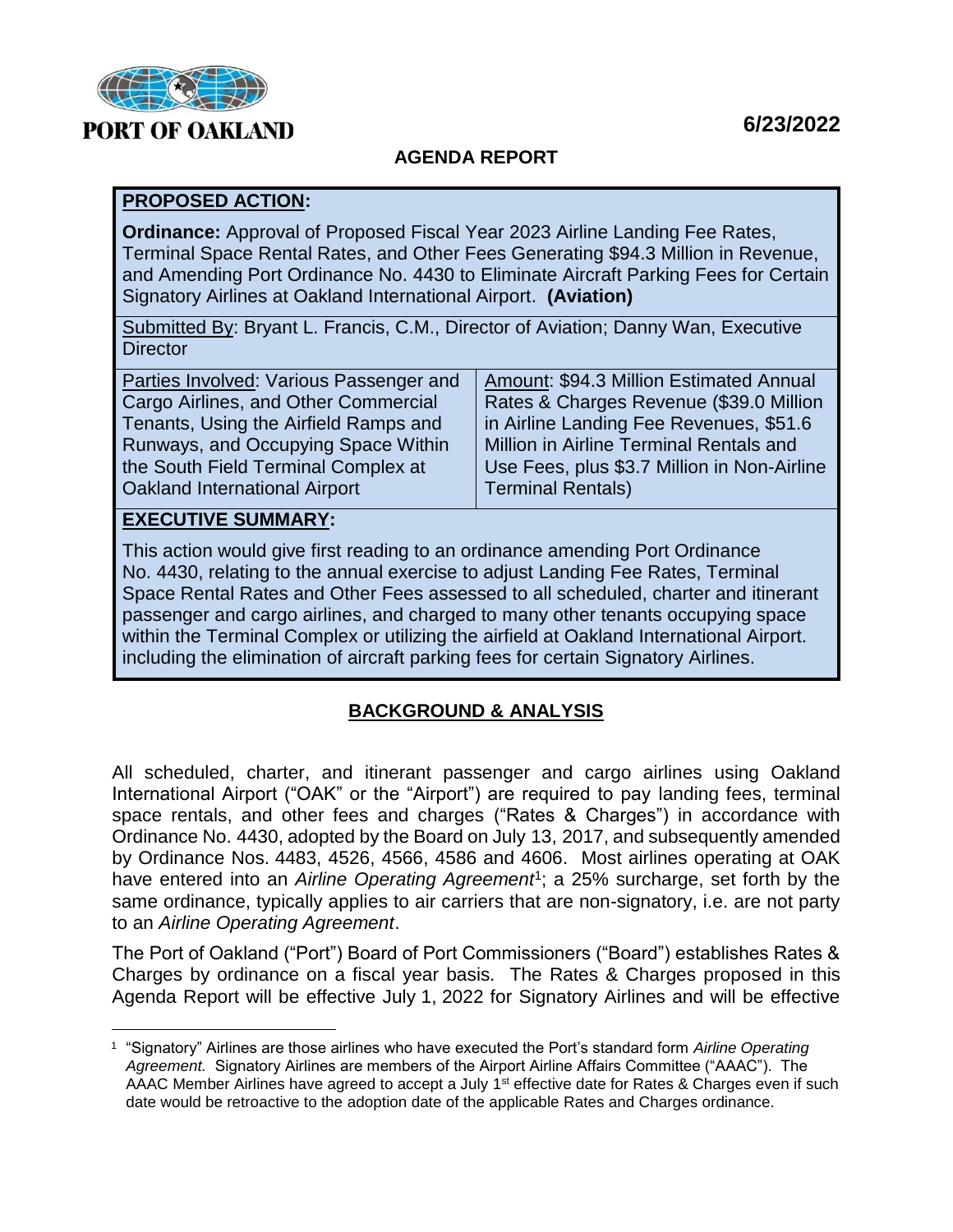October 1, 2022 for non-signatory airlines and other non-airline tenants and users of the Airport.

For Rates & Charges purposes, the Airport is divided into several cost centers: the passenger terminal areas ("Terminal"); the airfield, runways and taxiway areas ("Airfield"); and contract fueling activities are airline-supported cost centers based on the total airline requirement for each airline-supported cost center. The airlines have no financial responsibility for OAK's other cost centers, such as Ground Transportation & Access, Cargo, Leased Areas, and Rental Cars.

Rates & Charges for the Terminal and the Airfield cost centers are set annually by the Board at the beginning of each fiscal year based on budgeted expenses and anticipated revenues in the upcoming fiscal year, plus any adjustments from prior years' actual results; however, rates may be adjusted more frequently if Staff determines there will be either a significant revenue shortfall or revenue over-collection.

To determine Rates & Charges, Staff summarizes the direct and indirect expenses allocable to each of the airline-supported cost centers for the pending Fiscal Year. The following are included in the calculation of each cost center requirement:

- (i) Operating and Maintenance Expenses: Including surpluses and/or deficits from prior years (true-ups);
- (ii) Allocated Capital Costs: To the extent the proceeds of any Senior Lien Bonds, Intermediate Lien Bonds or Commercial Paper ("CP") Notes were spent on such facilities, an allocated capital cost equal to 1.25 times debt service on the applicable Senior Lien Bonds and 1.10 times debt service on the applicable Intermediate Lien Bonds and CP Notes; and,
- (iii) Amortization Charge: For the Port's internally-generated capital invested in the Airport with an interest component.

The Landing Fee Rates are derived after subtracting airfield revenues from estimated airfield expenses and dividing the resulting Airline Airfield Requirement by projected landed weight<sup>2</sup> for both cargo and passenger airlines.

Each year, Port staff meets with the AAAC member airlines to discuss the proposed Rates & Charges and to answer pertinent questions. This year's teleconference meeting was held on May 23, 2022. Based upon Aviation's proposed FY 2023 budget and the AAAC Member Airlines' concurrence obtained at that meeting, the proposed Rates & Charges for FY 2023 are presented in the Analysis Section and Appendix A – Rate Schedule.

As information, four years ago as part of the FY 2018 development of the Operating Budget and annual Rates & Charges, staff recommended, and the Board adopted, Ordinance No. 4430, which amended and restated the prior Ordinance No. 3634, which

i<br>L

<sup>&</sup>lt;sup>2</sup> Early in the annual budget-development cycle, Aviation Staff estimates future airline flight activity based on current activity, aircraft types, and projected air service into the new fiscal year. This activity is converted into aircraft "landed weights" and reviewed with the AAAC Member Airlines for confirmation or correction. All estimates are added together to equal the total "projected landed weight" for cargo and passenger airlines.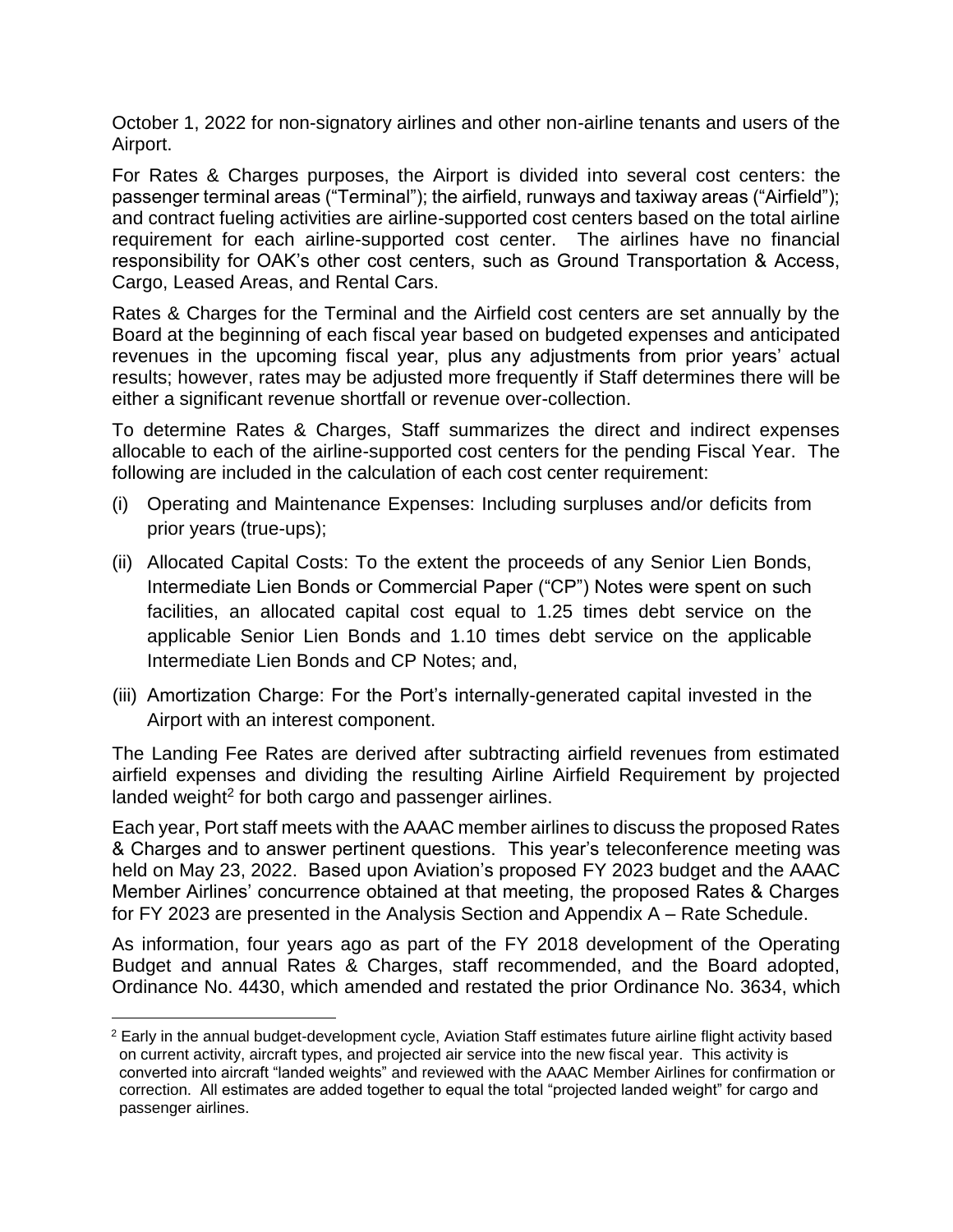had been modified multiple times since its adoption in 2001. This updated Rates & Charges Ordinance is now consistent with current practices and industry standards; it simplified the fee structure, revised or eliminated several categories of fees and charges, and established a better cost recovery basis for user fees and streamlined the billing process.

The proposed FY 2023 Port Budget assumes a gradual return of passenger traffic at OAK as the COVID-19 Pandemic becomes less of a concern and more of the population is vaccinated and demand for air travel accelerates. For the next 12 months, passenger traffic at OAK is expected to average 80% of FY 2019 levels. In comparison, FY 2022 passenger traffic at OAK is expected to average 73.4% of FY 2019 levels. The recovery picked up starting in March 2021 and has continued to improve through the first ten months of the current fiscal year leading to the assumption that the worst is behind us, and the Airport is on its path to a sustainable recovery. For FY 2023, the Port forecasts 10.9 MAP<sup>3</sup> at OAK.

The anticipated increase in passenger activity at the Airport is expected to drive increases in direct airport expenses including increases in security costs, custodial services and facility maintenance costs among others. All or portions of these cost increases, as well as allocable share of increases in Port-wide overhead costs are included and accounted for in the derivation of airline Rates & Charges for FY 2023. In total, Airfield cost center net expenses are decreasing by \$2.3 million or 5.6% compared to FY 2022 budget. Terminal cost center net expenses are increasing by \$4.4 million, equal to a 5.5% increase compared to FY 2022 budget.

Landed weight at OAK is expected to increase in FY 2023 as new routes are established and more passenger flights are brought back to OAK to accommodate the expected increase in demand. Some "rentable" terminal space – previously closed-off in Terminal 1 due to the Pandemic – is expected to return to its pre-COVID level.

The proposed FY 2023 Landing Fee, which considers a decrease in Airfield cost center net expenses and increase in landed weight, will decrease from last year while Effective Terminal Rental Rate will increase as further described below.

The Airport plans to apply federal aid to offset Aviation debt service due and payable in FY 2023. In total, \$2.6 million of Aviation debt service will be reimbursed with a combination of CARES, and ARP Act<sup>4</sup> funds. Debt service reimbursed with federal aid are not included in Rates & Charges since the source of payments are grants from the federal government.

The proposed FY 2023 Rates & Charges described in this Agenda Report are based on:

- The Port's FY 2023 Budget for OAK's Airfield and Terminal cost centers; and,
- True-up adjustments based on FY 2021 actual results in the Airfield and Terminal cost centers.

i<br>L

<sup>&</sup>lt;sup>3</sup> MAP = Million Annual Passengers; the total number of departing and arriving passengers at the Airport.

<sup>4</sup> CARES Act = Coronavirus Aid, Relief, and Economic Security Act; ARP Act = American Rescue Plan Act.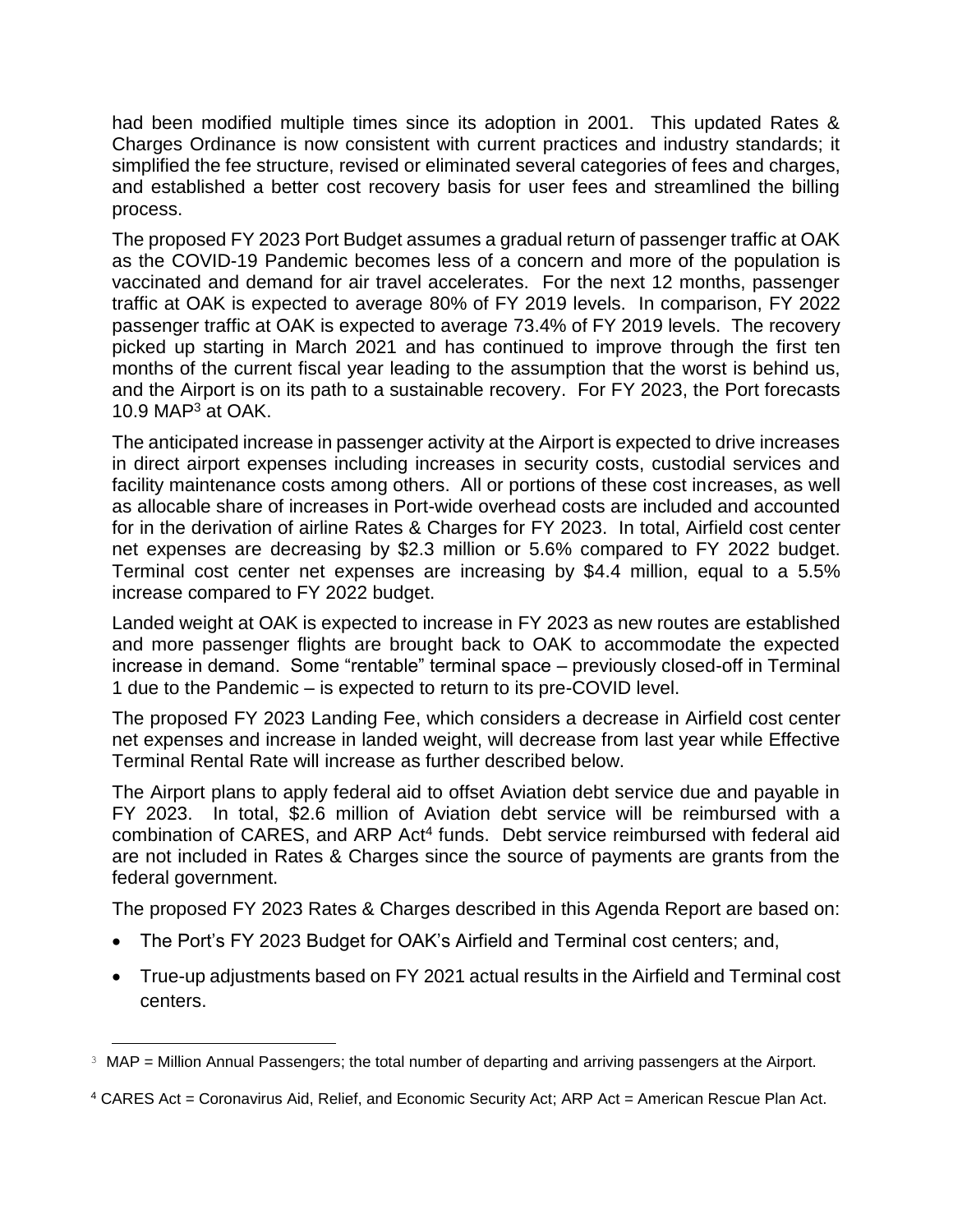# **Airfield Cost Center**

FY 2023, total Airfield cost center expenses are estimated at \$44.9 million. The Airfield expenses are offset by estimated FY 2023 non-airline airfield revenues of \$6.2 million. Additionally, there is a small true-up charge of \$275,893 from an under-collection in FY 2021 to be applied to the proposed FY 2023 Landing Fee Rate. This results in a net FY 2023 Airline Airfield Requirement of \$39.0 million, which is \$2.3 million less than in FY 2022.

The Landing Fee Rate is calculated by dividing the net Airline Airfield Requirement by the projected FY 2023 landed weight of 10.424 billion pounds, a 7.3% increase over the FY 2022 budgeted landed weight of 9.719 billion pounds.

The FY 2023 Signatory Landing Fee Rate equals \$3.74 per thousand pounds of landed weight, a net 12.0% decrease or \$0.51 per thousand pounds less than the FY 2022 budgeted \$4.25 per thousand pounds of landed weight.

# **FY 2021 True-Up Major Drivers:**

 $\rightarrow$  True-Up Cost of \$275,893;

| <b>CALCULATION OF SIGNATORY LANDING FEE RATE</b> |               |
|--------------------------------------------------|---------------|
| <b>Total Airfield Cost Center Expenses</b>       | \$44,895,000  |
| Less: Non-Airline Airfield Revenues              | (6, 162, 000) |
| Add/(Subtract): Prior Year True-Up               | 275,893       |
| <b>Airline Airfield Requirement</b>              | \$39,008,893  |
| Landed Weight (in 1,000 pounds)                  | 10,424,000    |
| <b>Signatory Landing Fee Rate</b>                | \$3.74        |

- $\rightarrow$  Total costs were \$0.7 million or 2% below Budget, due to expense reduction measures;
- $\rightarrow$  Revenue credit was \$0.3 million higher;
- $\rightarrow$  Landed weight was 3% below Budget; and,
- $\rightarrow$  Actual Landing Fee Rate is \$4.09 after rounding, the same as the budgeted rate.

# **FY 2023 Major Drivers:**

- $\rightarrow$  Landing Fee Rate of \$3.74, which is \$0.51 or 12% lower than FY 2022 Budget due to higher credit and budgeted landed weight;
- $\rightarrow$  Total costs are 1.2% or \$558,000 lower than FY 2022 Budget;
- $\rightarrow$  Revenue credit is \$2.0 million higher than FY 2022 Budget, mostly driven by general aviation landing fee and fueling charges; and,
- $\rightarrow$  Landed weight is projected to be 7.3% higher than FY 2022 Budget levels.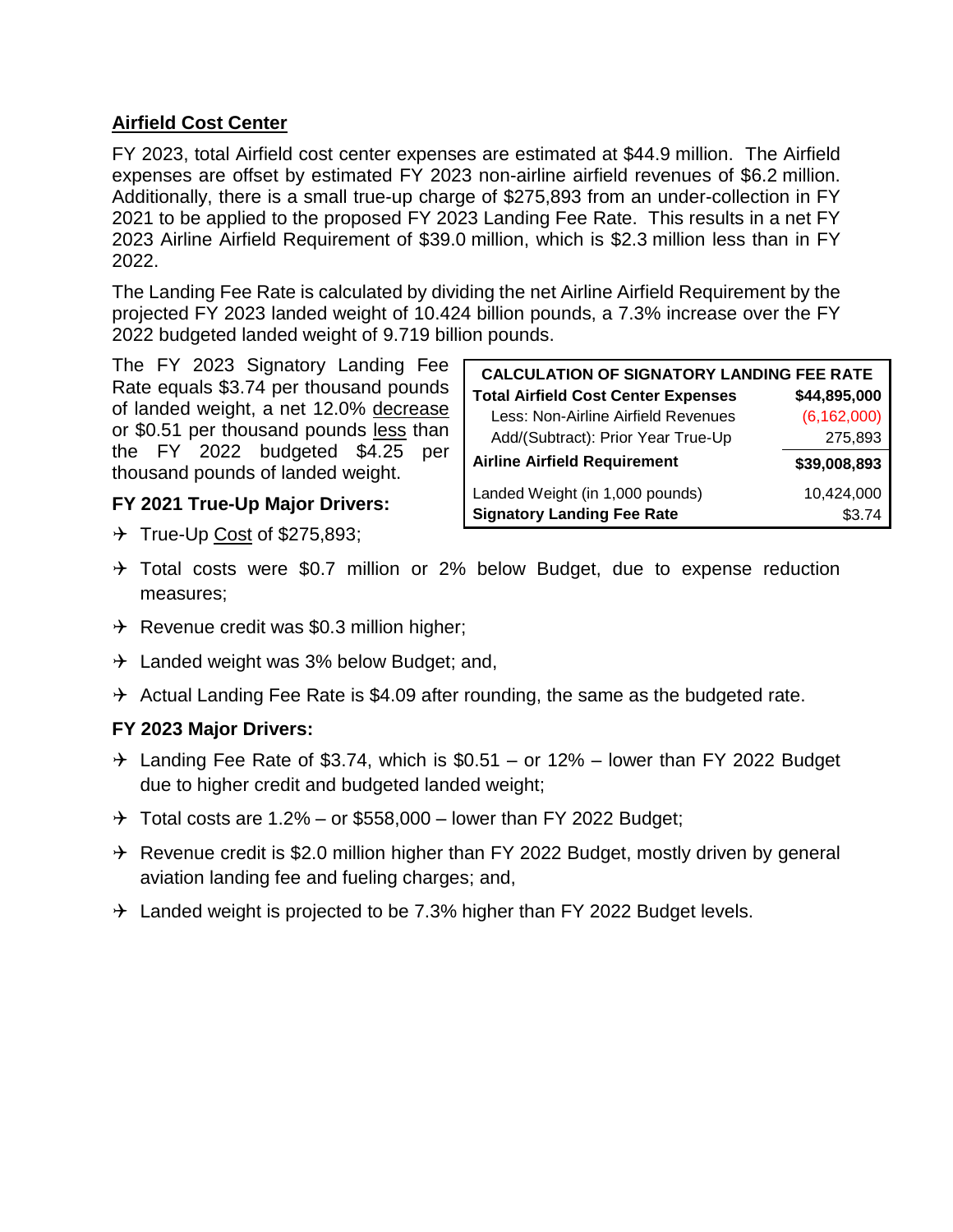# **Terminal Cost Center**

FY 2023 total Terminal cost center expenses are estimated at \$82.8 million. For the Terminal Cost Center, there is no revenue credit but there is a FY 2021 true-up overcollection that decreases the Airline Terminal Requirement by approximately \$3.9 million.

| <b>CALCULATION OF EFFECTIVE</b><br>AVERAGE TERMINAL RENTAL RATE |              |              |  |
|-----------------------------------------------------------------|--------------|--------------|--|
| <b>Total Terminal Cost Center Expenses</b>                      | \$82,797,000 |              |  |
| Less: Loading Bridge Requirement                                |              | (3,443,000)  |  |
| <b>Adjusted Terminal Requirement</b>                            |              | \$79,355,000 |  |
| Leasable Terminal Space (Square Feet)                           |              | 261,670      |  |
| <b>Effective Average Terminal Rate</b>                          | A            | \$303.26     |  |
| Airline Leased Space (Square Feet)                              | в            | 154,130      |  |
| <b>Airline Terminal Requirement</b>                             | AxB          | \$46,741,000 |  |
| Less: Prior Years' True-up                                      |              | (3,866,000)  |  |
| <b>Airline Rentals</b>                                          |              | \$42,875,000 |  |
| Loading Bridge Charge                                           |              | 2,374,000    |  |
| <b>Total Airline Terminal Requirement</b>                       |              | \$45,249,000 |  |

To establish the Effective Average Terminal Rental Rate, the Terminal Requirement is further adjusted for passenger loading bridge janitorial and maintenance expenses, totaling \$3.4 million, which are charged to the airlines for their use of the holdrooms and loading bridges, separate from the charges for terminal rents. The adjusted Terminal Requirement of \$79.4 million is then divided by the total Terminal leasable space of 261,670 square feet, resulting in FY 2023 Effective Average Terminal Rental Rate of \$303.26 per square foot. This

\$303.26 per square foot Effective Average Terminal Rental Rate is 4.7% – or \$13.65 per square foot – greater than the FY 2022 rate of \$289.60 per square foot.

The Total Airline Terminal Requirement is calculated based on Airline Leased Space and the Effective Average Terminal Rental Rate, plus charges for the leased loading bridges, and totals \$45.2 million in FY 2023, which is \$3.7 million, or 8.9% more than in FY 2022.

# **FY2021 True-Up Major Drivers:**

- $\rightarrow$  True-Up Credit of \$3.9 million;
- $\rightarrow$  Total costs were 13% or \$9.6 million below Budget, due to aggressive expense reduction measures; and,
- $\rightarrow$  Actual Average Terminal Rate should have been \$259.01 vs. budgeted \$296.24.

# **FY2023 Major Drivers:**

- $\rightarrow$  Average Terminal Rental Rate per square foot is \$303.26 or 4.7% higher than FY 2022 Budget; and,
- $\rightarrow$  Total costs are 5.5% higher than FY 2022 Budget due to higher budgeted expenses.

# Resumption to Prior Methodology of Collecting Terminal 1 Baggage Claim Facility Usage Fees

The costs of operating and maintaining the in-bound baggage claim facilities are collected separately for Terminals 1 and 2 and then charged to the airlines using those facilities. Southwest Airlines Co. pays 100% of the Terminal 2 Baggage Claim Facility Usage Fee.

Prior to FY 2021, for Terminal 1, the monthly charge for baggage claim facilities was shared by all Terminal 1 Airlines, allocated by the percentage of deplaning passengers; this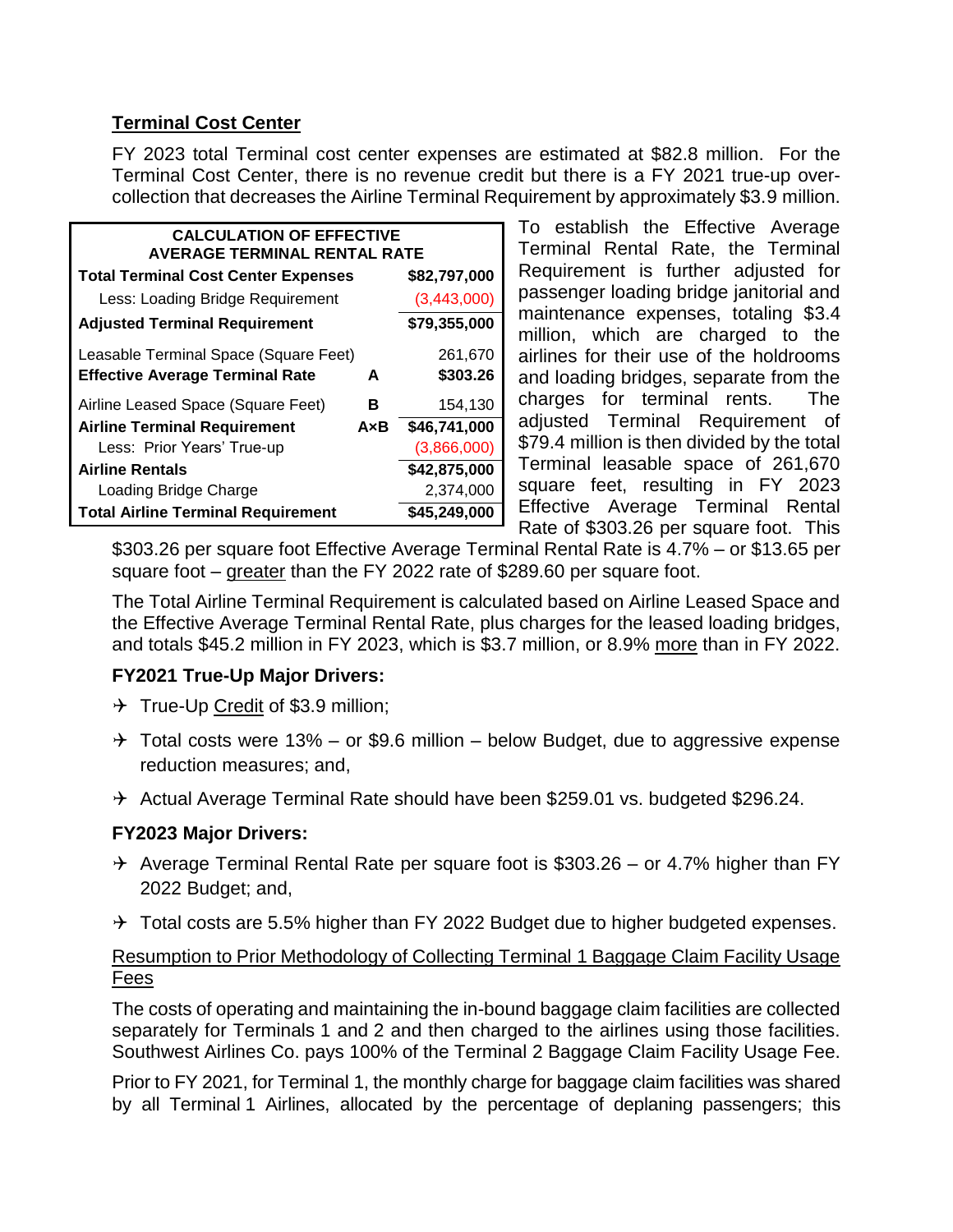methodology had been in place for at least twenty years and spread the cost equitably amongst the Terminal 1 airlines utilizing the Terminal 1 baggage claim facilities. However, with the drastic decrease in arriving passengers caused by the COVID-19 Pandemic, the Board approved an alternate method based on a per-passenger cost for baggage claim facilities which was effective for FY 2021 and FY 2022.

With passenger traffic approaching FY 2019 levels, this alternate method for charging airlines using the Terminal 1 baggage claim facilities is no longer necessary. Staff will not be requesting continuance of the revised method for FY 2023 and the fee for use of the Terminal 1 Baggage Claim Facility will revert to the percentage of deplaning passengers calculated on a monthly basis.

### Port Ordinance No. 4430: Elimination of South Field Aircraft Parking Fees for Signatory Airlines:

Pursuant to Port Ordinance No. 4430, all aircraft operators pay aircraft storage fees for the time those aircraft are parked on the airfield or at the Terminal Complex. Fees are established in eight (8) hour intervals, or on a daily or monthly basis, and based on wingspan or nose-to-tail length. Rates for passenger aircraft are significantly less than for cargo aircraft, and the fee is waived for the first three (3) hours for passenger airlines. In addition, rates between North Field and South Field are not consistent. Finally, these rates have not been adjusted since at least April 2001 when Port Ordinance No. 3634 was initially adopted by the Board. Aircraft parking revenue is an offset to Airfield expenses; airlines pay to park aircraft and then receive an equal credit against the calculation of the Landing Fee. In addition, keeping track of how long each aircraft is parked is an administrative burden that does not justify the Staff time and cost.

For the past seven fiscal years, Staff recommended and the Board approved a one-year abeyance as it relates to passenger and cargo aircraft parking fees at the South Field for Signatory Airlines, and also at the North Field for FY 2021 and FY 2022. Parking Rates for itinerant airline aircraft on the South Field and North Field remain applicable. However, for FY 2021 and FY 2022, the waiver has been restricted to those Signatory Airlines that operate scheduled passenger or air cargo service at OAK.

As Staff continues to research the viability of charging the commercial airlines for aircraft parking, and evaluate and rationalize the aircraft parking rate structure, we recommend an elimination of these specific aircraft parking fees, subject to a 72-hour limit to the length of time any aircraft may be parked on the airfield; any aircraft parked on the airfield in excess of 72 hours will be charged the applicable aircraft parking fee based on the Rates & Charges Ordinance. Elimination of Signatory Airline parking fees would decrease annual revenue by approximately \$250,000 resulting in a minimal increase in the proposed Landing Fee Rates.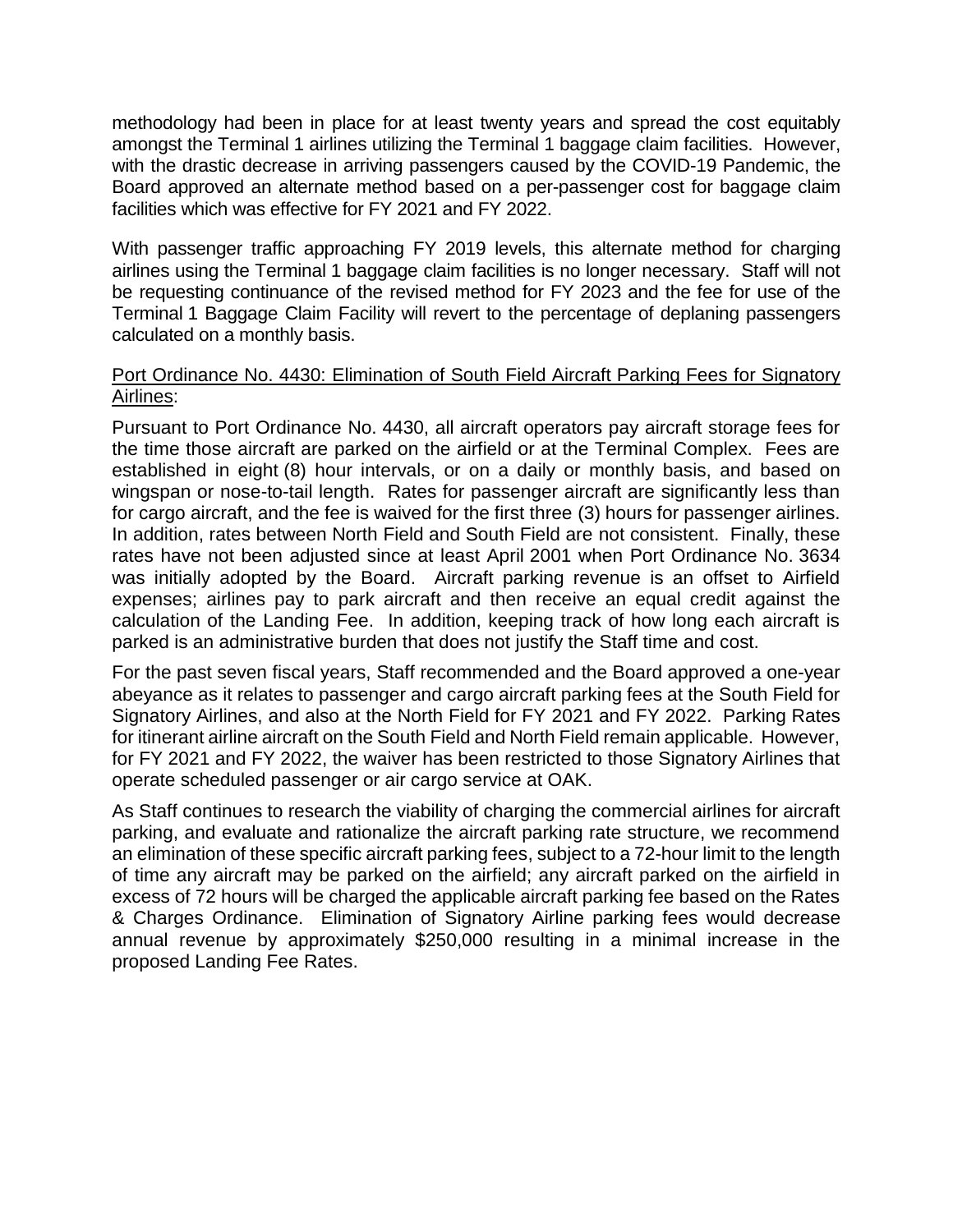Impact of Proposed Rates & Charges. Cost Per Enplaned Passenger (CPE)<sup>5</sup> is a commonly used metric for comparing airport terminal and airfield expenses paid by passenger airlines. With the Rates & Charges proposed in this Agenda Report, budgeted FY 2023 average CPE for airlines serving OAK is anticipated to be \$12.84. CPE (actual or budgeted) for six years is shown for OAK, San Francisco International Airport (SFO) and Mineta San Jose International Airport (SJC) as summarized in the adjacent table and graph:

i<br>L

**Cost Per Enplaned Passenger**

| <b>Fiscal Year</b> | <b>OAK</b> | <b>SFO</b> | <b>SJC</b> |
|--------------------|------------|------------|------------|
| 2022-23B           | \$12.84    | \$28.15    | \$14.43    |
| 2021-22B           | \$17.83    | \$51.17    | \$22.10    |
| 2020-21B           | \$20.68    | \$29.31    | \$25.45    |
| 2019-20            | \$11.45    | \$19.10    | \$11.55    |
| 2018-19            | \$10.86    | \$19.68    | \$10.07    |
| 2017-18            | \$12.25    | \$17.54    | \$9.24     |
|                    |            |            |            |

 $B =$  Budget



Detailed Rates & Charges. The proposed Schedule of Landing Fee Rates and Terminal Space Rental Rates (including eight Categories of Terminal Space Rental Rates that make up the Effective Average Rental Rate) are shown on Attachment A.

<sup>5</sup> As described above, Airlines operating at OAK reimburse the Port for expenses associated with providing and maintaining the airfield and terminal facilities, less any non-airline revenues. The cost to the passenger airlines for operating at OAK can be divided by the number of enplaned passengers to compute the average airline CPE. The CPE can be compared to industry averages, other airports and other airline costs, and can be used by the Port to evaluate the financial impact on OAK's Airlines of increasing or decreasing airport operating expenses.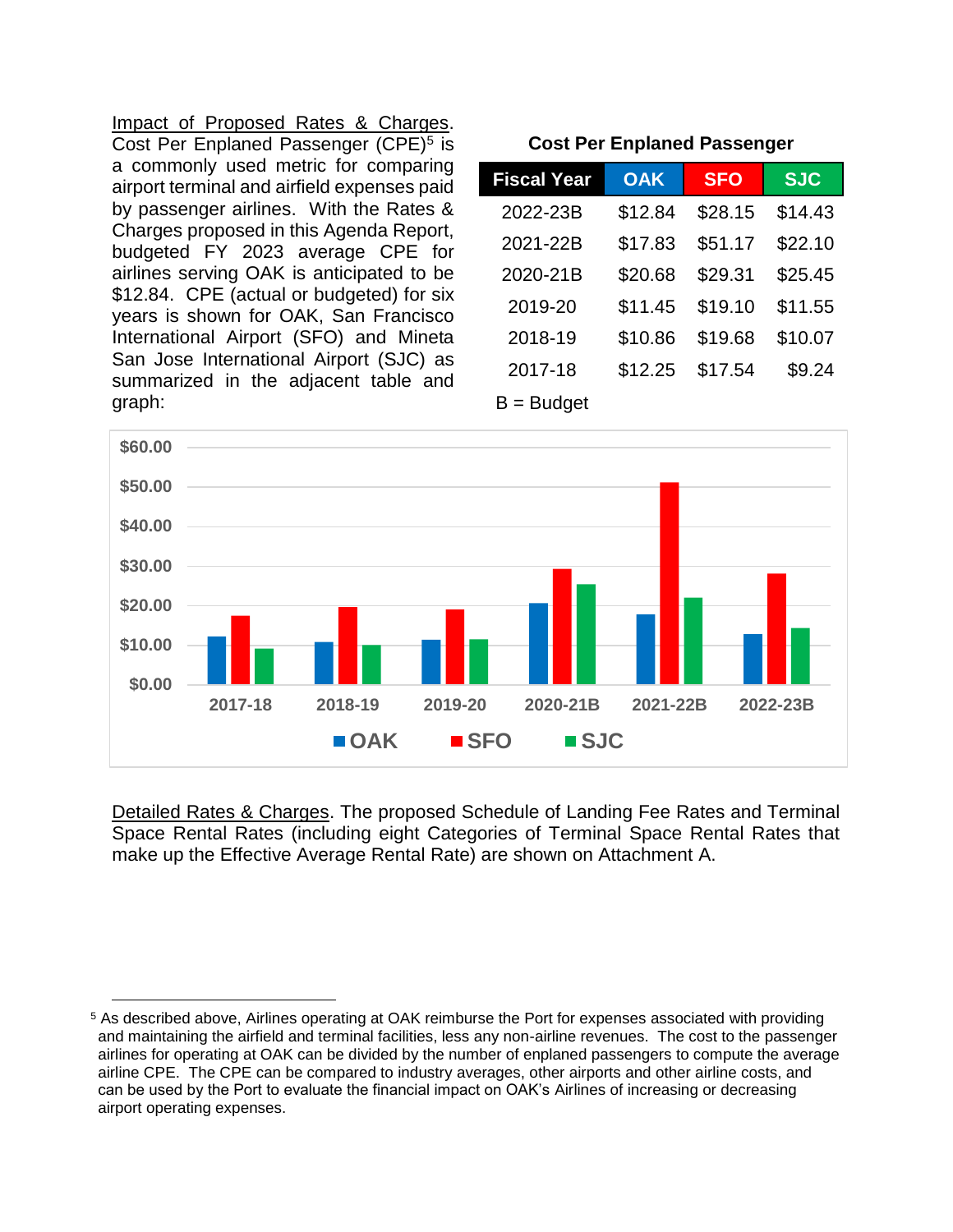# **OTHER FINDINGS AND PROVISIONS**

| <b>UTHER FINDINGS AND PROVISIONS</b>                                                                                                                                                                                                                                                                                                                                                                                                                                                               |                                                                                                                                                                                              |  |  |  |
|----------------------------------------------------------------------------------------------------------------------------------------------------------------------------------------------------------------------------------------------------------------------------------------------------------------------------------------------------------------------------------------------------------------------------------------------------------------------------------------------------|----------------------------------------------------------------------------------------------------------------------------------------------------------------------------------------------|--|--|--|
| <b>ENVIRONMENTAL REVIEW</b>                                                                                                                                                                                                                                                                                                                                                                                                                                                                        |                                                                                                                                                                                              |  |  |  |
| (CEQA) and was found to be:                                                                                                                                                                                                                                                                                                                                                                                                                                                                        | The proposed action was analyzed under the California Environmental Quality Act                                                                                                              |  |  |  |
| Categorically exempt under the following CEQA Guidelines Section:                                                                                                                                                                                                                                                                                                                                                                                                                                  |                                                                                                                                                                                              |  |  |  |
| Choose an item.                                                                                                                                                                                                                                                                                                                                                                                                                                                                                    |                                                                                                                                                                                              |  |  |  |
| Exempt from CEQA because it is not a "Project" under CEQA Guidelines<br>Section 15061(b)(3).                                                                                                                                                                                                                                                                                                                                                                                                       |                                                                                                                                                                                              |  |  |  |
| $\boxtimes$ Other/Notes: The proposed action is statutorily exempt under CEQA Guidelines<br>Section 15273 (Rates, Tolls, Fares, and Charges).                                                                                                                                                                                                                                                                                                                                                      |                                                                                                                                                                                              |  |  |  |
| <b>BUDGET</b>                                                                                                                                                                                                                                                                                                                                                                                                                                                                                      |                                                                                                                                                                                              |  |  |  |
| $\Box$ Administrative (No Impact to Operating, Non-Operating, or Capital Budgets); OR                                                                                                                                                                                                                                                                                                                                                                                                              |                                                                                                                                                                                              |  |  |  |
| $\boxtimes$ Operating                                                                                                                                                                                                                                                                                                                                                                                                                                                                              | $\Box$ Non-Operating<br>$\Box$ Capital                                                                                                                                                       |  |  |  |
| Analysis: Approval of the proposed FY 2023 Rates & Charges will generate sufficient<br>revenues for the Port to recover budgeted operating expenses, debt service<br>payments and costs of completed capital improvements, funded with Port cash, in the<br>Airfield (\$39.0 million) and Terminal (\$55.3 million, inclusive of other non-airline<br>terminal rentals) cost centers for FY 2023. These revenues will be trued up against<br>actual expenses, based on audited FY 2023 financials. |                                                                                                                                                                                              |  |  |  |
| <b>STAFFING</b>                                                                                                                                                                                                                                                                                                                                                                                                                                                                                    |                                                                                                                                                                                              |  |  |  |
| $\boxtimes$ No Anticipated Staffing Impact.                                                                                                                                                                                                                                                                                                                                                                                                                                                        |                                                                                                                                                                                              |  |  |  |
| Anticipated Change to Budgeted Headcount.<br>⊔                                                                                                                                                                                                                                                                                                                                                                                                                                                     |                                                                                                                                                                                              |  |  |  |
| Reason:                                                                                                                                                                                                                                                                                                                                                                                                                                                                                            |                                                                                                                                                                                              |  |  |  |
| Other Anticipated Staffing Impact (e.g., Temp Help).<br>$\Box$                                                                                                                                                                                                                                                                                                                                                                                                                                     |                                                                                                                                                                                              |  |  |  |
| Reason:                                                                                                                                                                                                                                                                                                                                                                                                                                                                                            |                                                                                                                                                                                              |  |  |  |
| <b>MARITIME AND AVIATION PROJECT</b>                                                                                                                                                                                                                                                                                                                                                                                                                                                               | <b>LIVING WAGE</b> (City Charter § 728):                                                                                                                                                     |  |  |  |
| <b>LABOR AGREEMENT (MAPLA):</b>                                                                                                                                                                                                                                                                                                                                                                                                                                                                    | Applies?                                                                                                                                                                                     |  |  |  |
| Applies? No (Not Aviation or Maritime<br>CIP Project) – proposed action is not<br>covered work on Port's Capital<br>Improvement Program in Aviation or<br>Maritime areas above the threshold cost.<br><b>Additional Notes:</b>                                                                                                                                                                                                                                                                     | No (No Covered Agreement) – proposed<br>action is not an agreement, contract,<br>lease, or request to provide financial<br>assistance within the meaning of the<br>Living Wage requirements. |  |  |  |
|                                                                                                                                                                                                                                                                                                                                                                                                                                                                                                    | <b>Additional Notes:</b>                                                                                                                                                                     |  |  |  |
| <b>SUSTAINABLE OPPORTUNITIES:</b>                                                                                                                                                                                                                                                                                                                                                                                                                                                                  | <b>GENERAL PLAN</b> (City Charter § 727):                                                                                                                                                    |  |  |  |
| <b>Conformity Determination:</b><br>Applies? No.                                                                                                                                                                                                                                                                                                                                                                                                                                                   |                                                                                                                                                                                              |  |  |  |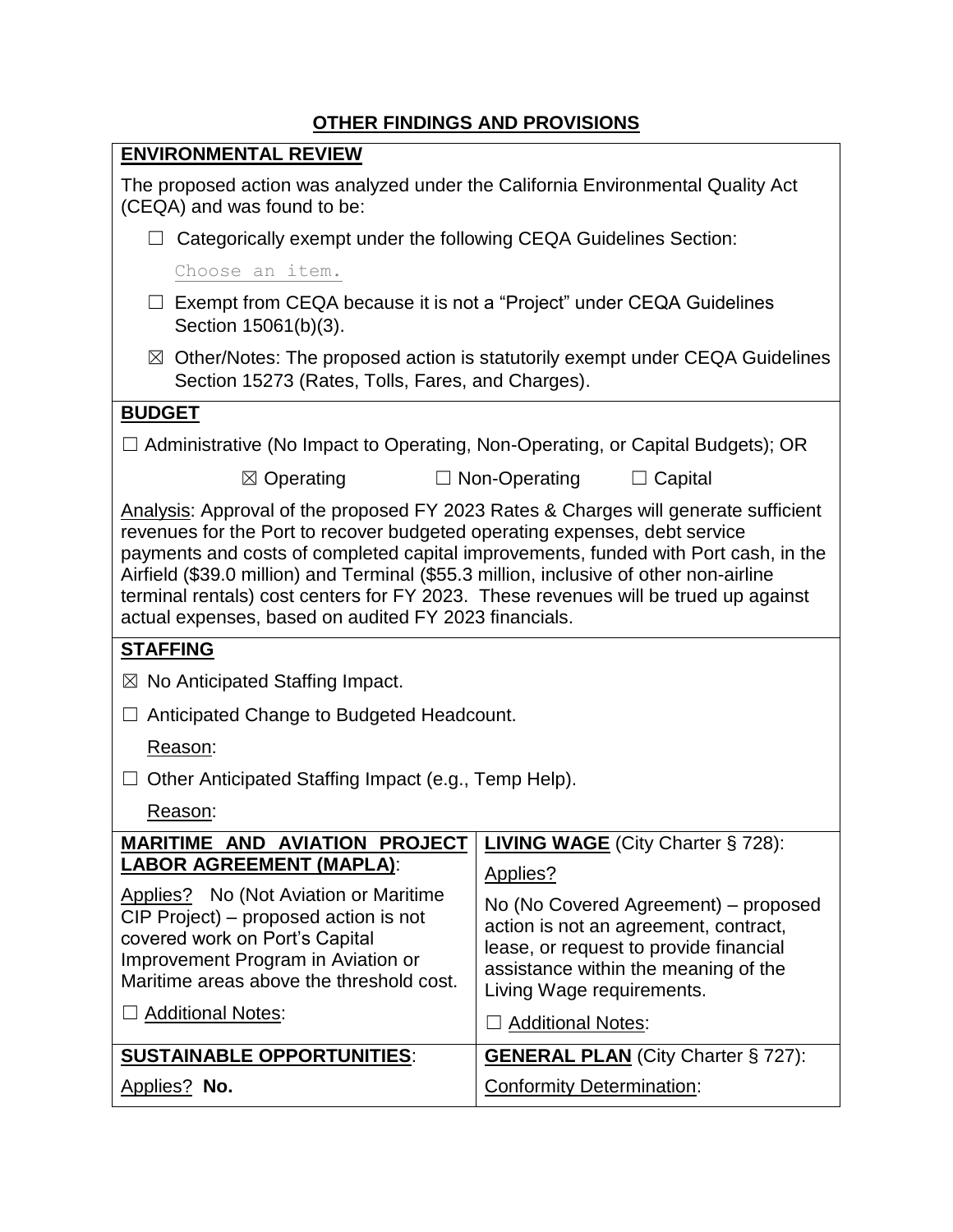| Reason: There are no sustainability<br>opportunities related to this proposed<br>action because it does not involve a<br>development project, purchasing of<br>equipment, or operations that presents<br>sustainability opportunities. | No Project - conformity determination not<br>required because proposed action does<br>not change use of or make alterations to<br>an existing facility, or create a new<br>facility. |
|----------------------------------------------------------------------------------------------------------------------------------------------------------------------------------------------------------------------------------------|--------------------------------------------------------------------------------------------------------------------------------------------------------------------------------------|
| goal(s) and objective(s) in the Port's Strategic Business Plan:                                                                                                                                                                        | <b>STRATEGIC PLAN.</b> The proposed action would help the Port achieve the following                                                                                                 |
| $\boxtimes$ Grow Net Revenues                                                                                                                                                                                                          | $\Box$ Modernize and Maintain Infrastructure                                                                                                                                         |
| $\boxtimes$ Improve Customer Service                                                                                                                                                                                                   | $\Box$ Pursue Employee Excellence                                                                                                                                                    |
| $\Box$ Strengthen Safety and Security                                                                                                                                                                                                  | $\Box$ Serve Our Community                                                                                                                                                           |
| $\Box$ Care for Our Environment                                                                                                                                                                                                        |                                                                                                                                                                                      |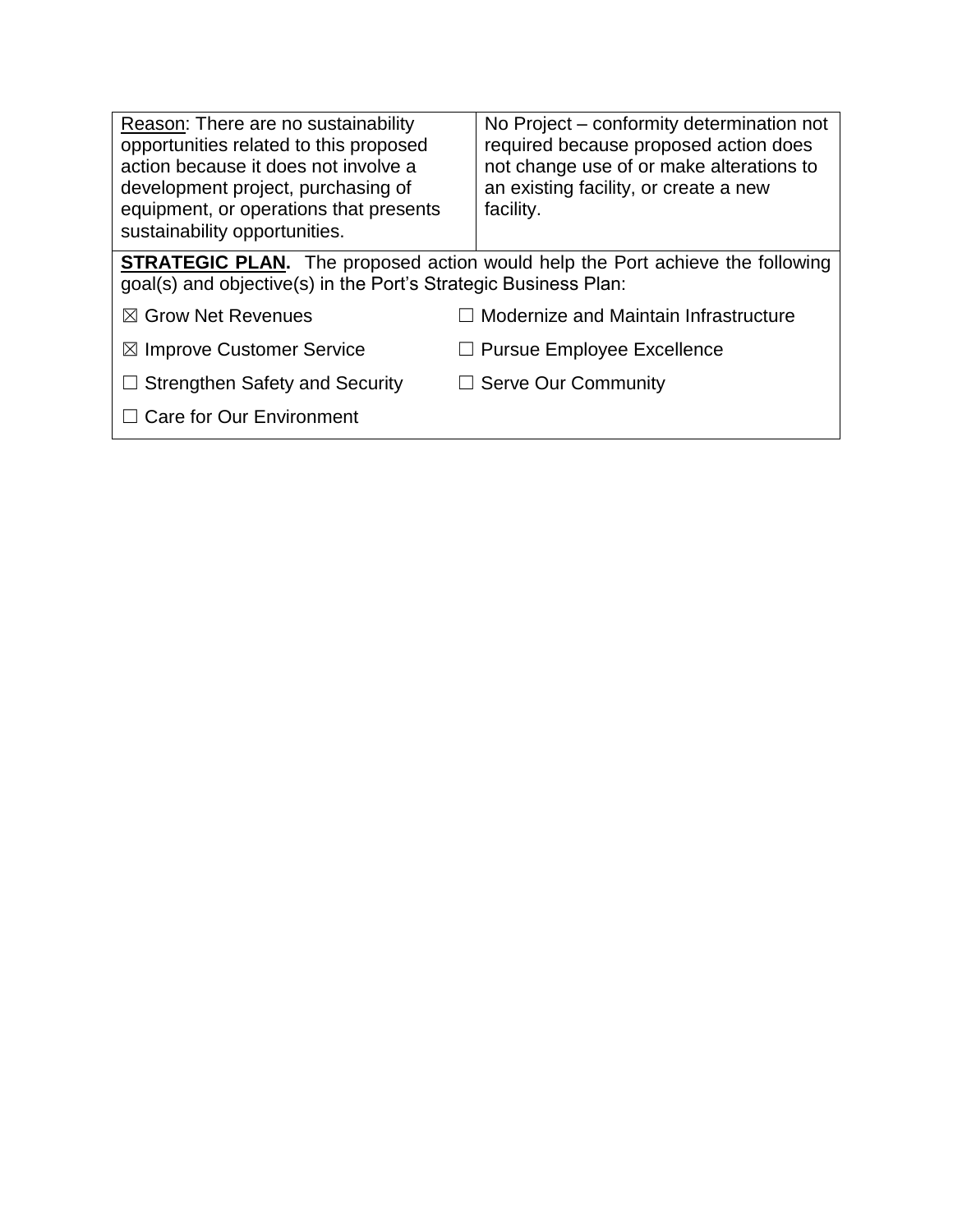# **ATTACHMENT A**

# **SCHEDULE OF LANDING FEE RATES AND TERMINAL SPACE RENTAL RATES**

| <b>Landing Fees</b>                                                                        | <b>Current Charges (\$)</b>                      | Proposed $($)$ – $FY2023$     |
|--------------------------------------------------------------------------------------------|--------------------------------------------------|-------------------------------|
| <b>Signatory Airlines/Based Tenant Aircraft</b><br><b>Engaged in Commercial Operations</b> |                                                  |                               |
| <b>Landing Fee</b>                                                                         | 4.25                                             | 3.74                          |
| <b>Minimum Charge Per Landing</b>                                                          | 53.16                                            | 46.78                         |
| <b>All Other Aircraft</b>                                                                  |                                                  |                               |
| <b>Landing Fee</b>                                                                         | 5.32                                             | 4.68                          |
| <b>Minimum Charge Per Landing</b>                                                          | 66.45                                            | 58.47                         |
| <b>Terminal Space Rental Rates</b>                                                         | Per Sq. Ft. Per Month                            | Per Sq. Ft. Per Month         |
| <b>Category I: Ticketing Counter</b>                                                       | 26.262                                           | 27.203                        |
| <b>Category II: Office Space</b>                                                           | 23.636                                           | 24.483                        |
| <b>Category III: Baggage Claim</b>                                                         | 21.009                                           | 21.763                        |
| <b>Category IV: Baggage Make-Up</b>                                                        | 18.383                                           | 19.042                        |
| <b>Category V: Ticket Counter (Common Use)</b>                                             | 13.131                                           | 13.602                        |
| <b>Category VI: Office Space (Common Use)</b>                                              | 11.818                                           | 12.242                        |
| Category VII: Baggage Make-Up (Common Use)                                                 | 9.192                                            | 9.521                         |
| <b>Category VIII: Concession Office/Storage Space</b>                                      | 4.596                                            | 4.761                         |
| <b>Other Charges</b>                                                                       |                                                  |                               |
| <b>Holdroom, Loading Bridge</b>                                                            | 60,988.67 per month                              | 62,714.50 per month           |
| <b>Common Use - Signatory</b>                                                              | 754.00                                           | 649.00                        |
| <b>Common Use - Non-Signatory</b><br><b>Secondary Use Fees:</b>                            | 942.00                                           | 812.00                        |
| Aircraft with over 90 seats                                                                | 568.00                                           | 493.00                        |
| Aircraft with 31 to 89 seats                                                               | 284.00                                           | 246.00                        |
| Aircraft with 30 seats and fewer                                                           | 142.00                                           | 123.00                        |
| Baggage Claim Area,                                                                        | 7.78                                             | 5.53                          |
| <b>Non-Based Airline</b>                                                                   | per deplaning passenger                          | per deplaning passenger       |
| <b>International Passenger FIS Facilities</b>                                              | 12.00                                            | 12.00                         |
|                                                                                            | <b>Per Arriving Passenger</b>                    | <b>Per Arriving Passenger</b> |
| <b>Baggage Conveyor Facility Fee Terminal 1</b>                                            | 6.23                                             |                               |
| (Modified Methodology for FY2021-22 Only)                                                  | (Allocated based on per<br>deplaned passenger in |                               |

Terminal 1